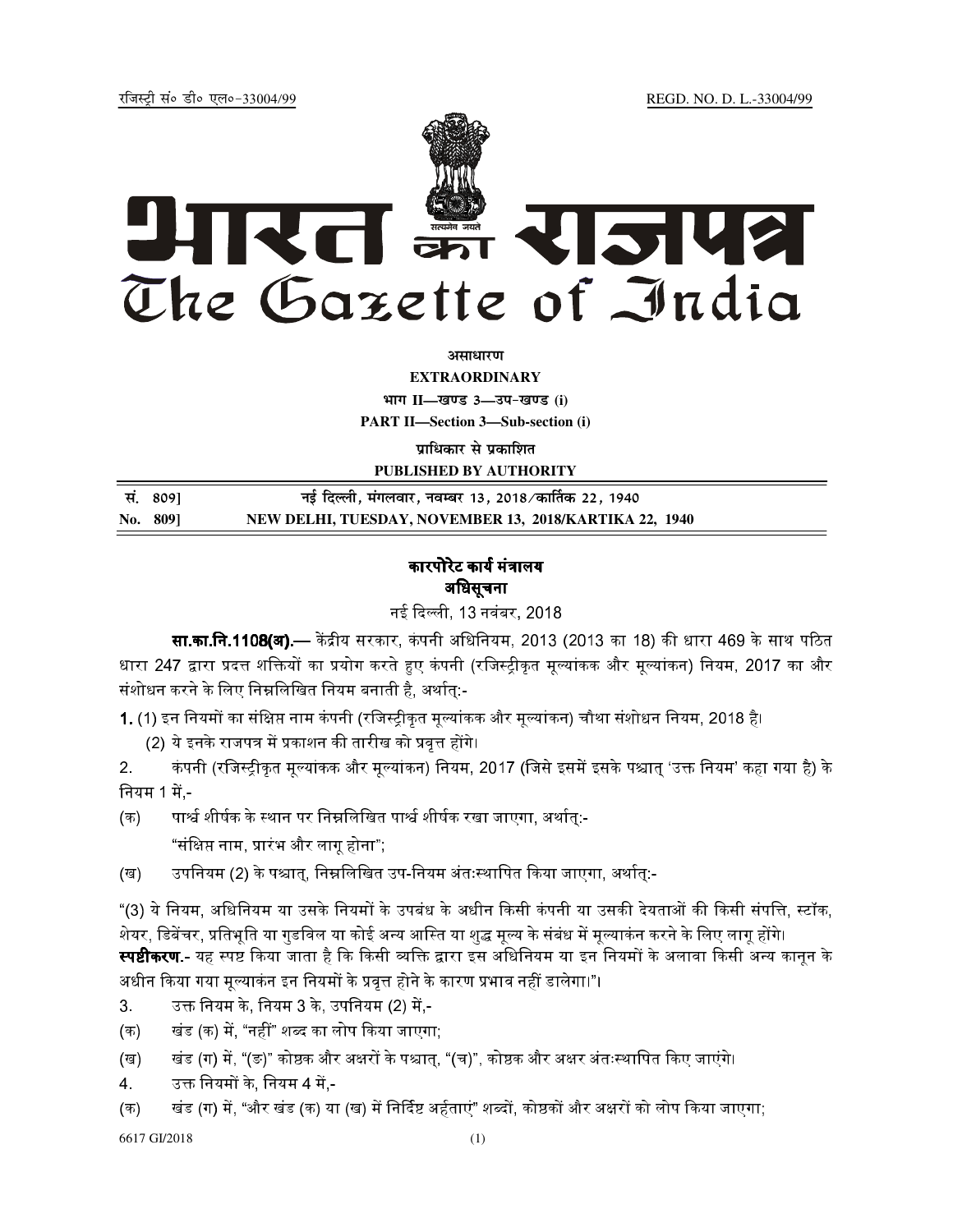स्पष्टीकरण (II) में "तथा परीक्षा या प्रशिक्षण" शब्दों का लोप किया जाएगा। (ख)

स्पष्टीकरण (II) के पश्चात् निम्नलिखित स्पष्टीकरण अंतःस्थापित किया जाएगा, अर्थात्:- $(\Pi)$ 

**"स्पष्टीकरण (III).-** इस नियम और अनुलग्नक-IV के उद्देश्य के लिए, 'समतुल्य से अभिप्रेत वृत्तिक और तकनीकी अर्हता होगी जो मानव संसाधन और विकास मंत्रालय द्वारा वृत्तिक और तकनीकी उपाधि के समतुल्य के रूप में मान्यता प्राप्त हो।"।

- उक्त नियमों के, नियम 10 में, "और वह इन नियमों के अनुसार और यदि आवश्यक हो तो किसी अन्य कानून या 5. किसी अन्य नियामक प्राधिकरण के अनुसार मूल्यांकन कर सकता है" शब्दों का लोप किया जाएगा।
- उक्त नियमों के, नियम 11 में, स्पष्टीकरण का लोप किया जाएगा। 6.
- उक्त नियमों के, नियम 12 के, उपनियम (1) के, खंड (ii) में, "वह ............... कोई वृत्तिक संस्थान" शब्दों के स्थान  $\overline{7}$ .

पर "यह............. एक वृत्तिक संस्थान है" शब्द रखे जाएंगे।

उक्त नियमों के, अनुलग्नक –IV के स्थान पर निम्नलिखित अनुलग्नक रखा जाएगा, अर्थात्:-8.

"अनुलग्नक –IV

# मूल्यांकक के रूप में रजिस्ट्रीकरण के लिए पात्रता अर्हता और अनुभव

(नियम 4 का स्पष्टीकरण II देखें)

| आस्ति वर्ग                                                                                                       | पात्रता                                                                 | विनिर्दिष्ट संकाय में अनुभव |  |  |
|------------------------------------------------------------------------------------------------------------------|-------------------------------------------------------------------------|-----------------------------|--|--|
|                                                                                                                  | अर्हता                                                                  |                             |  |  |
| प्लांट और                                                                                                        | (i) मैकेनिकल, इलेक्ट्रिकल, इलेक्ट्रॉनिक एवं कम्यूनिकेशन, इलेक्ट्रोनिक   | (i) पांच वर्ष               |  |  |
| मशीनरी                                                                                                           | एवं इंस्ट्रूमेंटेशन, प्रोडक्शन, कैमिकल, टैक्सटाइल्स, लैदर, मेटलर्जी या  |                             |  |  |
|                                                                                                                  | ऐयरोनॉटिकल इंजीनियरिंग में स्नातक या वैल्यूएशन ऑफ प्लांट एंड            |                             |  |  |
|                                                                                                                  | मशीनरी में स्नातक या समतुल्य;                                           |                             |  |  |
|                                                                                                                  | (ii)  उपर्युक्त पाठ्यक्रमों में स्नातकोत्तर                             |                             |  |  |
|                                                                                                                  |                                                                         |                             |  |  |
|                                                                                                                  |                                                                         | (ii) तीन वर्ष               |  |  |
| भूमि एवं भवन                                                                                                     | (i) सिविल इंजीनियरिंग, आर्किटेक्चर, या टाउन प्लानिंग में स्नातक या      | (i) पांच वर्ष               |  |  |
|                                                                                                                  | समतुल्य;                                                                |                             |  |  |
|                                                                                                                  |                                                                         |                             |  |  |
|                                                                                                                  | (ii) उपर्युक्त पाठ्यक्रमों तथा भूमि एवं भवन मूल्यांकन या स्थावर संपदा   | (ii) तीन वर्ष               |  |  |
|                                                                                                                  | मूल्यांकन में स्नातकोत्तर (दो वर्ष का पूर्णकालिक स्नातकोत्तर पाठ्यक्रम) |                             |  |  |
| प्रतिभूति या                                                                                                     | भारतीय चार्टर्ड अकाउंटेंड संस्थान का सदस्य, भारतीय कंपनी<br>(i)         |                             |  |  |
| वित्तीय आस्तियां                                                                                                 | सचिव संस्थान का सदस्य, भारतीय लागत लेखाकार संस्थान का सदस्य,            |                             |  |  |
|                                                                                                                  | मास्टर ऑफ बिज़नेस एडमिनिस्ट्रेशन या (वित्त में विशेषज्ञता) से           | तीन वर्ष                    |  |  |
|                                                                                                                  | बिज़नेस मैनेजमेंट में पोस्ट ग्रेजुशएन डिप्लोमा।                         |                             |  |  |
|                                                                                                                  |                                                                         |                             |  |  |
|                                                                                                                  | (ii) वित्त में स्नातकोत्तर                                              |                             |  |  |
| नियम 4 के अनुसार तत्समान अर्हताओं और अनुभव के साथ अन्य कोई आस्ति वर्ग, जैसा कि केंद्रीय सरकार द्वारा विनिर्दिष्ट |                                                                         |                             |  |  |
| किया जाए।                                                                                                        |                                                                         |                             |  |  |

## टिप्पण :

पात्रता अर्हता से भारत या विदेश से मान्यता प्राप्त भारतीय विश्व विद्यालय या समतुल्य से अर्हता प्राप्त करना अभिप्रेत है।"।

> [फा. सं. 1/27/2013-सीएल-V (भाग)] के वी आर. मूर्ति, संयुक्त सचिव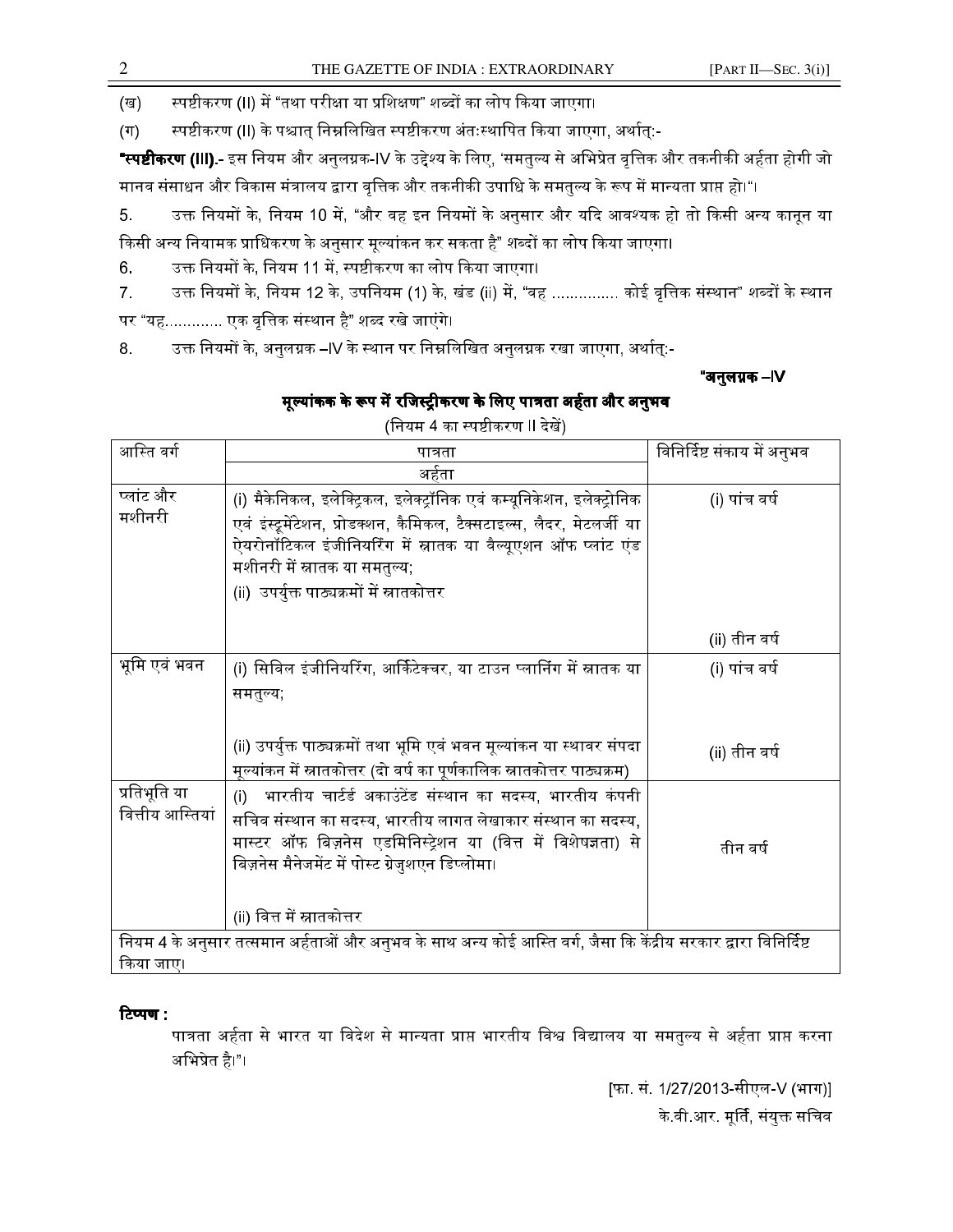**टिप्पण :** मूल नियम, भारत के राजपत्र, असाधारण, भाग II, खंड 3, उप-खंड (i) में सा.का.नि. 1316(अ), तारीख 18 अक्तबर, 2017, द्वारा प्रकाशित किए गए थे और तत्पश्चात संख्यांक सा.का.नि. 155(अ) तारीख 9 फरवरी. 2018. संख्यांक सा.का.नि. 559(अ) तारीख 13 जन. 2018 और संख्यांक सा.का.नि. 925(अ) तारीख 25 सितंबर, 2018 द्वारा उनका संशोधन किया गया था।

#### **MINISTRY OF CORPORATE AFFAIRS**

### **NOTIFICATION**

New Delhi, the 13th November, 2018

**G.S.R.1108(E).—**In exercise of the powers conferred by section 247 read with section 469 of the Companies

Act, 2013 (18 of 2013), the Central Government hereby makes the following rules further to amend the Companies (Registered Valuers and Valuation) Rules, 2017, namely:-

**1.** (1) These rules may be called the Companies (Registered Valuers and Valuation) Fourth Amendment Rules, 2018.

(2) They shall come into force on the date of their publication in the Official Gazette.

**2.** In the Companies (Registered Valuers and Valuation) Rules, 2017 (hereinafter referred to as "the said rules"), in rule  $1, -$ 

(a) for the marginal heading, the following marginal heading shall be substituted, namely:-

"Short title, commencement and application";

(b) after sub-rule (2), the following sub-rule shall be inserted, namely:-

"(3) These rules shall apply for valuation in respect of any property, stocks, shares, debentures, securities or goodwill or any other assets or net worth of a company or its liabilities under the provision of the Act or these rules.

**Explanation.-** It is hereby clarified that conduct of valuation under any other law other than the Act or these rules by any person shall not be affected by virtue of coming into effect of these rules.".

- **3.** In the said rules, in rule 3, in sub-rule (2),
	- (a) in clause (a), the word "not" shall be omitted;
	- (b) in clause (c), after the brackets and letter "(e)", the brackets and letter "(f)," shall be inserted.
- **4.** In the said rules, in rule 4,-
- (a) in clause (c), the words, brackets and letters "and having qualification mentioned at clause (a) or (b)" shall be omitted;
- (b) in Explanation II, the words "and examination or training" shall be omitted;
- (c) after Explanation II, the following Explanation shall be inserted, namely :-

**"Explanation III.**─ For the purposes of this rule and Annexure IV, 'equivalent' shall mean professional and technical qualifications which are recognised by the Ministry of Human Resources and Development as equivalent to professional and technical degree.".

- **5.** In the said rules, in rule 10, the words "and he may conduct valuation as per these rules if required under any other law or by any other regulatory authority" shall be omitted.
- **6.** In the said rules, in rule 11, the Explanation shall be omitted.

**7**. In the said rules, in rule 12, in sub-rule(1), in clause (ii), for the words "a professional institute", the words "it is a professional institute" shall be substituted.

8. In the said rules, for Annexure IV, the following Annexure shall be substituted, namely :—